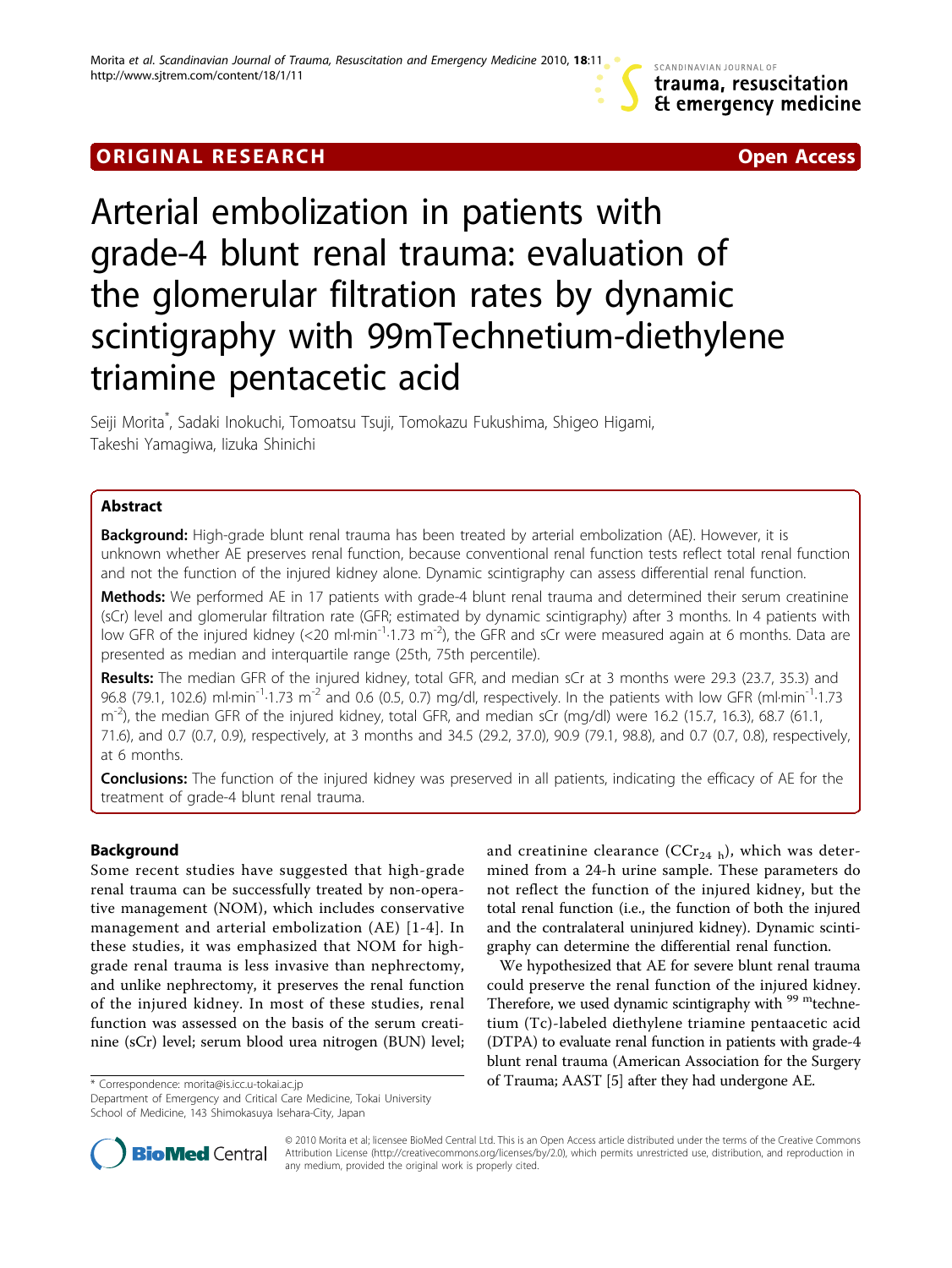#### <span id="page-1-0"></span>Methods

Between April 2003 and March 2008, we treated 28 patients with grade-4 blunt renal trauma (AAST) in Tokai University School of Medicine Emergency Center. Of these 28 patients, 6 underwent conservative management because extravasation of the contrast medium was not observed on computed tomography (CT), 21 underwent angiography and AE because extravasation of the contrast medium was observed on CT and angiography, and 1 underwent emergency nephrectomy because hemodynamic instability was present. In 17 of the 21 patients who underwent AE, the glomerular filtration rate (GFR) of the injured kidney was evaluated by dynamic scintigraphy at 3 months after the injury. Dynamic scintigraphy could not be performed in the remaining 4 patients because 3 of them died from multiple trauma and 1 patient refused treatment. In 4 of the 17 patients who underwent dynamic scintigraphy, the GFR of the injured kidney was less than 20 ml $\cdot$ min<sup>-1</sup> $\cdot$ 1.73 m<sup>-2</sup>. In these patients, dynamic scintigraphy was repeated at 6 months after the injury.

Our case series included the 17 patients with grade-4 blunt renal trauma who underwent AE and whose renal function was evaluated by dynamic scintigraphy with  $99$ mTc-DTPA at 3 months after the injury. In this case series, we report on detailed characteristics of these patients and examine whether renal function can be preserved by performing AE. Renal function was assessed on the basis of the GFR of the injured kidney, the contralateral uninjured kidney, and both kidneys (as estimated by dynamic scintigraphy) and sCr. In the case of the 4 patients who underwent dynamic scintigraphy at 3 and 6 months after the injury, we compared their GFR and sCr levels at these 2 time points. Data are presented as median and interquartile range (25th, 75th percentile).

In our institution, blunt abdominal trauma patients who are hemodynamically stable, with or without fluid resuscitation, undergo abdominal CT. If CT reveals grade-4 renal trauma with extravasation of the contrast medium, we perform emergency angiography. If angiography reveals extravasation of the contrast medium from the kidney, selective embolization or superselective embolization is performed using a microcatheter and either gelatin particles or steel coils or both.

This study was approved by our hospital's Institutional Ethics Committee.

#### Results

The detailed patient characteristics are presented in Table 1. Of the 17 patients, 14 were male; 9 patients were involved in a traffic accident, 4 sustained an injury during fall, 2 were victims of violence, and 2 sustained sports injuries. The median age of the patients was 35 (23, 41) years. The left kidney was injured in 10 patients; 1 patient had renal dysfunction due to diabetes mellitus, while the other patients had no relevant medical history. The median injury severity score (ISS) was 24 (16, 29). Ten patients had multiple trauma. AE was performed with gelatin particles (10 patients) or steel coils (3 patients) or both (4 patients). All patients survived and none experienced a recurrence of renal bleeding.

The renal function at 3 months resented in Table [2](#page-2-0). The median GFRs of the injured kidney, the contralateral

| Patient's<br>number | Sex | Age<br>(years old) | <b>Injured</b><br>kidney | Cause of<br>injury | <b>Medical past</b><br>history | <b>ISS</b> | Other major injuries           | <b>Embolization</b><br>technique<br>and materials |
|---------------------|-----|--------------------|--------------------------|--------------------|--------------------------------|------------|--------------------------------|---------------------------------------------------|
| 1.                  | F   | 23                 |                          | T/A                |                                | 29         | Thoracic injury, Facial injury | SSE GP                                            |
| 2.                  | M   | 25                 |                          | Fall               | $\overline{a}$                 | 24         | Thoracic injury, Limb Fx       | SSE GP                                            |
| 3.                  | M   | 26                 |                          | T/A                | $\overline{\phantom{0}}$       | 24         | Thoracic injury, Limb Fx       | SSE GP+SC                                         |
| 4.                  | F   | 45                 |                          | T/A                | $\overline{\phantom{a}}$       | 29         | Thoracic injury, Limb Fx       | SE SC                                             |
| 5.                  | M   | 18                 | R                        | Sports             |                                | 16         |                                | SSE GP                                            |
| 6.                  | M   | 52                 | R                        | Sports             | DM                             | 16         |                                | SSE GP                                            |
| 7.                  | M   | 37                 | R.                       | T/A                | $\overline{\phantom{a}}$       | 24         | Head injury, thoracic injury   | SE SC                                             |
| 8.                  | M   | 36                 | R.                       | Violence           | $\overline{a}$                 | 16         |                                | SSE GP                                            |
| 9                   | M   | 16                 | R                        | Fall               | $\overline{a}$                 | 36         | Head injury, Pelvic Fx         | SSE GP+SC                                         |
| 10.                 | M   | 25                 |                          | T/A                | $\overline{a}$                 | 16         |                                | SSE GP                                            |
| 11.                 | M   | 52                 |                          | Fall               | $\overline{\phantom{0}}$       | 34         | Thoracic injury, Pelvic Fx     | SSE GP                                            |
| 12.                 | M   | 19                 |                          | T/A                |                                | 16         |                                | SSE GP+SC                                         |
| 13.                 | M   | 41                 |                          | T/A                |                                | 16         |                                | SE GP+SC                                          |
| 14.                 | M   | 35                 | R.                       | Fall               | $\overline{\phantom{0}}$       | 24         | Pelvic Fx, Limb Fx             | SSE GP                                            |
| 15.                 | M   | 52                 |                          | T/A                |                                | 24         | Head injury, Thoracic injury   | SE SC                                             |
| 16.                 | M   | 38                 | R                        | T/A                |                                | 16         |                                | SSE GP                                            |
| 17.                 | F   | 23                 |                          | Violence           |                                | 29         | Head injury, Thoracic injury   | SSE GP                                            |

Table 1 Characteristics of the 17 patients

F: female, M: male, L: left, R: right, T/A: traffic accident, DM: diabetes mellitus, Fx: fracture, SE: selective embolization,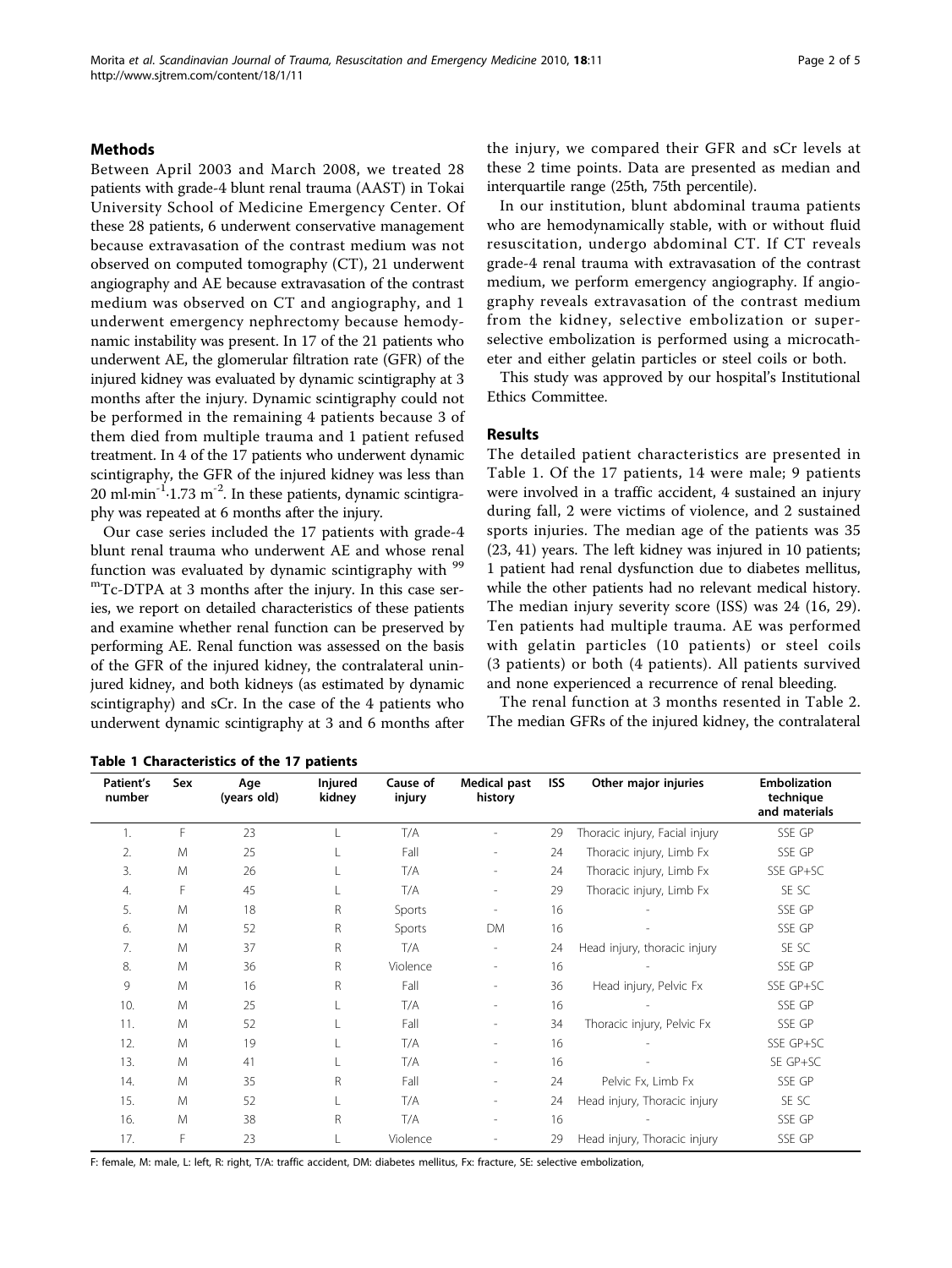|                  | GFR at 3 months (ml-min <sup>-1</sup> -1.73 m <sup>-2</sup> ) |                  |                     |                         |
|------------------|---------------------------------------------------------------|------------------|---------------------|-------------------------|
| Patient's number | Injured kidney                                                | Uninjured kidney | <b>Both kidneys</b> | sCr at 3 months (mg/dl) |
| 1.               | 29.3                                                          | 49.8             | 79.1                | 0.4                     |
| 2.               | 39.2                                                          | 59.4             | 98.6                | 0.6                     |
| 3.               | 14.9                                                          | 51.5             | 66.4                | 0.7                     |
| 4.               | 16.0                                                          | 57.7             | 73.6                | 0.7                     |
| 5.               | 36.0                                                          | 60.8             | 96.8                | 0.9                     |
| 6.               | 16.3                                                          | 28.8             | 45.1                | 1.6                     |
| 7.               | 37.1                                                          | 46.3             | 83.4                | 0.5                     |
| 8.               | 26.4                                                          | 76.2             | 102.6               | 0.6                     |
| 9.               | 33.0                                                          | 55.1             | 88.1                | 0.5                     |
| 10.              | 16.4                                                          | 54.5             | 70.9                | 0.5                     |
| 11.              | 35.3                                                          | 63.7             | 99.0                | 0.7                     |
| 12.              | 28.6                                                          | 74.2             | 102.8               | 0.4                     |
| 13.              | 37.5                                                          | 67.8             | 105.3               | 0.6                     |
| 14.              | 23.7                                                          | 89.6             | 113.3               | 0.5                     |
| 15.              | 27.6                                                          | 73.9             | 101.5               | 0.8                     |
| 16.              | 34.2                                                          | 81.4             | 115.6               | 0.7                     |
| 17.              | 30.2                                                          | 57.5             | 87.7                | 0.6                     |

<span id="page-2-0"></span>Table 2 Renal function of the 17 patients at 3 months

uninjured kidney, and both kidneys at 3 months were 29.3 (23.7, 35.3), 59.4 (54.5, 73.9), and 96.8 (79.1, 102.6) ml $\cdot$ min<sup>-1</sup> $\cdot$ 1.73 m<sup>-2</sup>, respectively. The median sCr was 0.6 (0.5, 0.7) mg/dl. In patients 3, 4, 6, and 10 (as listed in Table [1\)](#page-1-0), the GFR of the injured kidney was less than 20 ml·min<sup>-1</sup>·1.73 m<sup>-2</sup> at 3 months. The GFR and sCr levels of these 4 patients at 3 and 6 months are presented in Table 3. Of these 4 patients, 3 were male; their median age was 35.5 (25.8, 46.8) years. For these 4 patients, the median GFRs of the injured kidney, contralateral uninjured kidney, and both kidneys at 3 months were 16.2 (15.7, 16.3), 53.0 (45.8, 55.3), and 68.7 (61.1, 71.6) ml $\cdot$ min<sup>-1</sup> $\cdot$ 1.73 m<sup>-2</sup>, respectively, and the median sCr level was 0.7 (0.7, 0.9) mg/dl. For these 4 patients at 6 months, the median GFRs of the injured kidney, contralateral uninjured kidney, and both kidneys were 34.5 (29.2, 37.0), 55.5 (45.4, 65.4), and 90.9 (79.1, 98.8) ml $\cdot$ min<sup>-1</sup> $\cdot$ 1.73 m<sup>-2</sup>, respectively, and the median sCr level was 0.7 (0.7, 0.8) mg/dl. The GFRs of the injured kidney and both kidneys improved.

#### Table 3 Glomerular filtration rates at 3 and 6 months GFR at 3 months (ml-min<sup>-1</sup>-1.73 m<sup>-2</sup>) GFR at 6 months (ml-min<sup>-1</sup>-1.73 m<sup>-2</sup>) Patient's number Injured kidney **Uniniured** kidney Both kidneys sCr at 3 months (mg/dl) Injured kidney **Uniniured** kidney Both kidneys sCr at 6 months (mg/dl) 3. 14.9 51.5 66.4 0.7 38.4 50.5 88.9 0.7 4. 16.0 57.7 73.6 0.7 32.4 60.4 92.8 0.7 6. 16.3 28.8 45.1 1.6 19.4 30.2 49.6 1.0

10. 16.4 54.5 70.9 0.5 36.5 80.2 116.7 0.5

#### **Discussion**

Conservative management has become the standard treatment for patients with blunt renal trauma (AAST grades 1 to 3) who are hemodynamically stable [\[1](#page-3-0)-[4\]](#page-4-0). Most experts agree that surgical exploration is required in patients with grade-5 blunt renal trauma. The management of patients with grade-4 blunt renal trauma, however, remains controversial [\[6-8](#page-4-0)]. Although ideally the surgical management of patients with severe blunt renal trauma should entail renal reconstruction, nephrectomy is required in majority of such patients. Hemodynamic instability in patients with blunt renal trauma is the most likely indication for nephrectomy, which is the most expeditious surgical option in this scenario. It is reported that nephrectomy is performed in 43-75% of patients who undergo emergency laparotomy for severe blunt renal injury [\[9,10](#page-4-0)]. Nephrectomy is the intentional removal of a kidney and necessarily results in partial loss of renal function. Therefore, unless nephrectomy is absolutely indicated, it constitutes an unacceptable infliction of iatrogenic injury.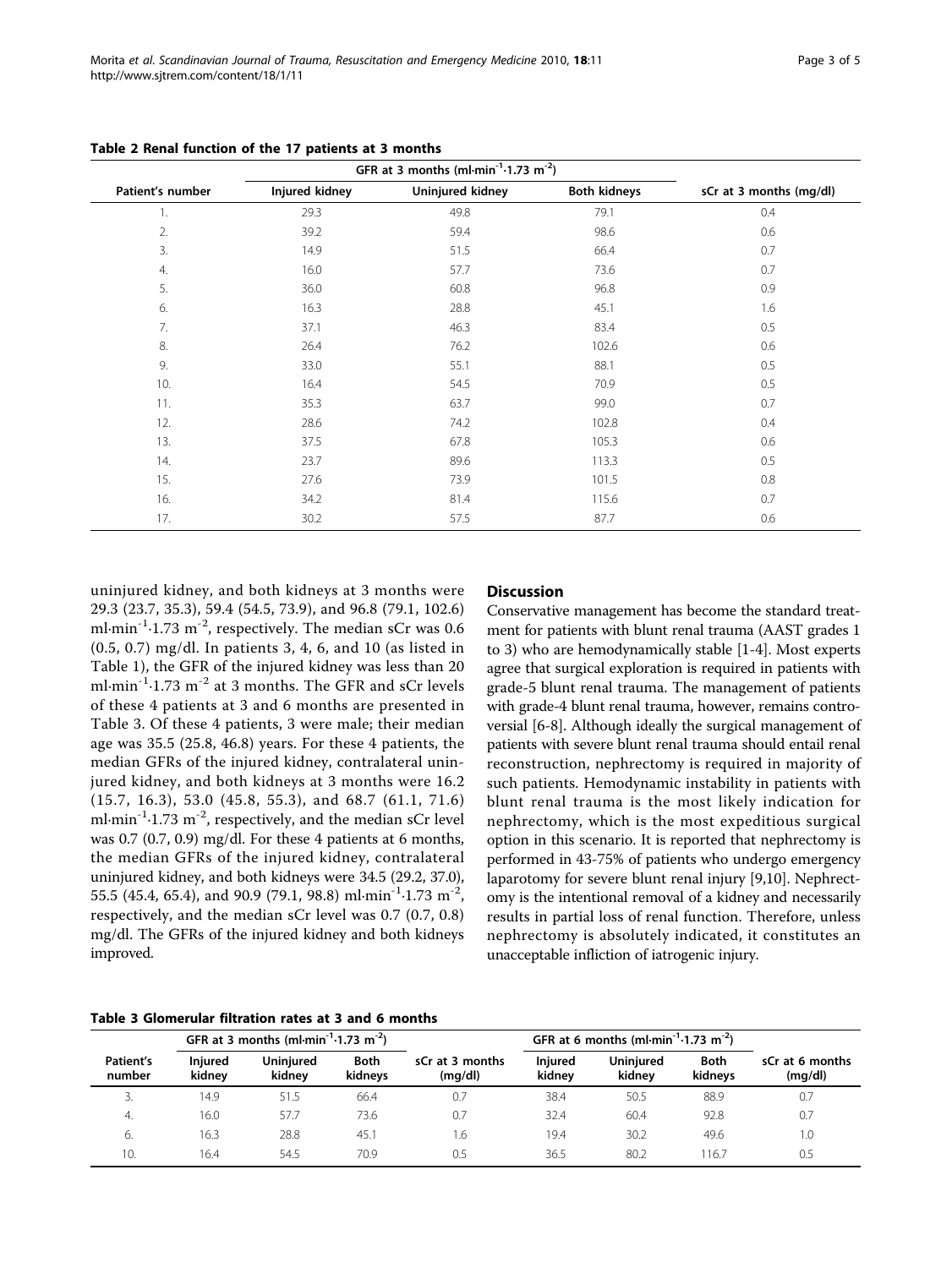<span id="page-3-0"></span>In many recent studies, high success rates have been obtained with NOM, which includes conservative management and AE, of patients with high-grade blunt renal trauma [1[-4](#page-4-0)]. NOM is therefore gradually becoming the recommended clinical treatment for high-grade blunt renal trauma, particularly in the case of hemodynamically stable patients. Although it is known that conservative management of patients with high-grade blunt renal trauma allows the injured kidney to be preserved and obviates the need for nephrectomy, it has remained unclear whether conservative management preserves the function of the injured kidney. This is because most previous studies have assessed renal function after NOM on the basis of the sCr and BUN levels and  $CCr_{24 h}$  $CCr_{24 h}$  $CCr_{24 h}$  [1-4]. Levels of sCr and BUN are poor indicators of the function of the injured kidney, because the contralateral uninjured kidney can maintain normal serum concentrations of these markers.  $CCr_{24}$  h reflects the total renal function and not the function of the injured kidney alone. We consider radionuclide scanning to be a suitable examination for directly evaluating the function of the injured kidney, because it is the only examination that can assess differential renal function.

A few studies have used dynamic scintigraphy with <sup>99 m</sup>Tc-dimercaptosuccinic acid (DMSA) for the morphological evaluation of the injured kidney [[11](#page-4-0)-[13\]](#page-4-0). By performing radionuclide renography and scintigraphy, Wessells et al. quantified the degree of preservation of renal function after reconstruction for traumatic renal injury (grades 2-5) [\[11\]](#page-4-0). They used  $99$  <sup>m</sup>Tc-DMSA and evaluated the function of the injured kidney on the basis of the uptake percentage. They defined adequate renal preservation as the salvage of more than one third of the injured kidney and reported that adequate preservation was achieved in 81% of their patients. By performing 99 mTc-DMSA scintigraphy and CT angiography, El-Sherbiny et al. evaluated renal function and morphology long after conservative management in children with severe renal trauma [[12](#page-4-0)]. They found no significant functional loss in any of the affected kidneys (split renal function, 41-50%).

Recent advances in radiological techniques such as CT and echography now allow these techniques to be used for the morphological evaluation of renal trauma patients; therefore,  $^{99}$  <sup>m</sup>Tc-DMSA scintigraphy is not frequently used for this purpose. Compared to dynamic<br>studies with <sup>99 m</sup>Tc-DMSA, those with agents such as <sup>99 m</sup>Tc-diethylenetriamine pentaacetic acid (DTPA),  $131I$ - and  $123I$ -ortho-iodohippurate (OIH), and <sup>99 m</sup>Tcmercaptoacetyl-glycyl-glycyl-glycine (MAG<sub>3</sub>) provide more information about differential renal function; in addition to GFR, the effective renal plasma flow (ERPF) can be calculated as a differential renal function.

In our case series, the median GFR of the injured kidney and the median sCr level at 3 months after the injury were 29.3 (23.7, 35.3) ml $\cdot$ min<sup>-1</sup> $\cdot$ 1.73 m<sup>-2</sup> and 0.6 (0.5, 0.7) mg/dl, respectively. Further, the median GFR of both kidneys at 3 months was 96.8 (79.1, 102.6) ml $\cdot$ min<sup>-1</sup> $\cdot$ 1.73 m<sup>-2</sup>. We therefore believe that adequate preservation of the function of the injured kidney was achieved. In the 4 patients in whom the GFR of the injured kidney was less than 20 ml $\cdot$ min<sup>-1</sup> $\cdot$ 1.73 m<sup>-2</sup>, the median GFRs of the injured kidney and both kidneys at 3 months were 16.2 (15.7, 16.3) and 68.7 (61.1, 71.6) ml·min<sup>-1</sup>·1.73 m<sup>-2</sup>, respectively. This shows that adequate preservation of renal function was not achieved at 3 months. However, at 6 months, the GFRs of the injured kidney and both kidneys improved and were 34.5 (29.2, 37.0) and 90.9 (79.1, 98.8) ml $\cdot$ min<sup>-1</sup> $\cdot$ 1.73 m<sup>-2</sup>, respectively. The GFR of both kidneys at 6 months was almost in the normal range. In patient 6, who had diabetic nephropathy before injury, the GFRs at 3 and 6 months did not show improvement. This suggests that blunt renal trauma patients with preexisting chronic kidney diseases may require careful long-term follow-up after AE. Furthermore, Wessells et al. reported that blunt renal trauma patients who develop hypotension in their clinical course experience significant renal dysfunction [\[11](#page-4-0)].

#### Conclusions and Limitation

In our case series, AE in grade-4 blunt renal trauma patients resulted in the adequate preservation of renal function at 3 or 6 months after injury. This outcome suggests that AE is efficacious for the treatment of patients with grade-4 blunt renal trauma. However, because our research was a case series ( $n = 17$ ), it does not provide enough evidence to prove this association. Further research, with a large number of patients should be conducted in future to examine this concept in more depth.

#### Acknowledgements

We thank Mitsuhiro Isozaki for advising statistical methods.

#### Authors' contributions

SM conceived of this study, performed the analysis and prepared the manuscript.

TT, TF, SH, TY, IS contributed to the study design and prepared the figures. SI participated as expert instructors, contributed to the study design. All authors read and approved the final manuscript.

#### Competing interests

The authors declare that they have no competing interests.

#### Received: 22 November 2009

Accepted: 7 March 2010 Published: 7 March 2010

#### References

- 1. Iqbal N, Chughtai MN: [Management of blunt renal trauma: A profile of](http://www.ncbi.nlm.nih.gov/pubmed/15552286?dopt=Abstract) [65 patients.](http://www.ncbi.nlm.nih.gov/pubmed/15552286?dopt=Abstract) J Pak Med Assoc 2004, 54:516-518.
- Toutouzas KG, Karaiskakis M, Kaminski A, Velmahos GC: Nonoperative management of blunt renal trauma: A prospective study. Am Surg 2002, 12:1097-1103.